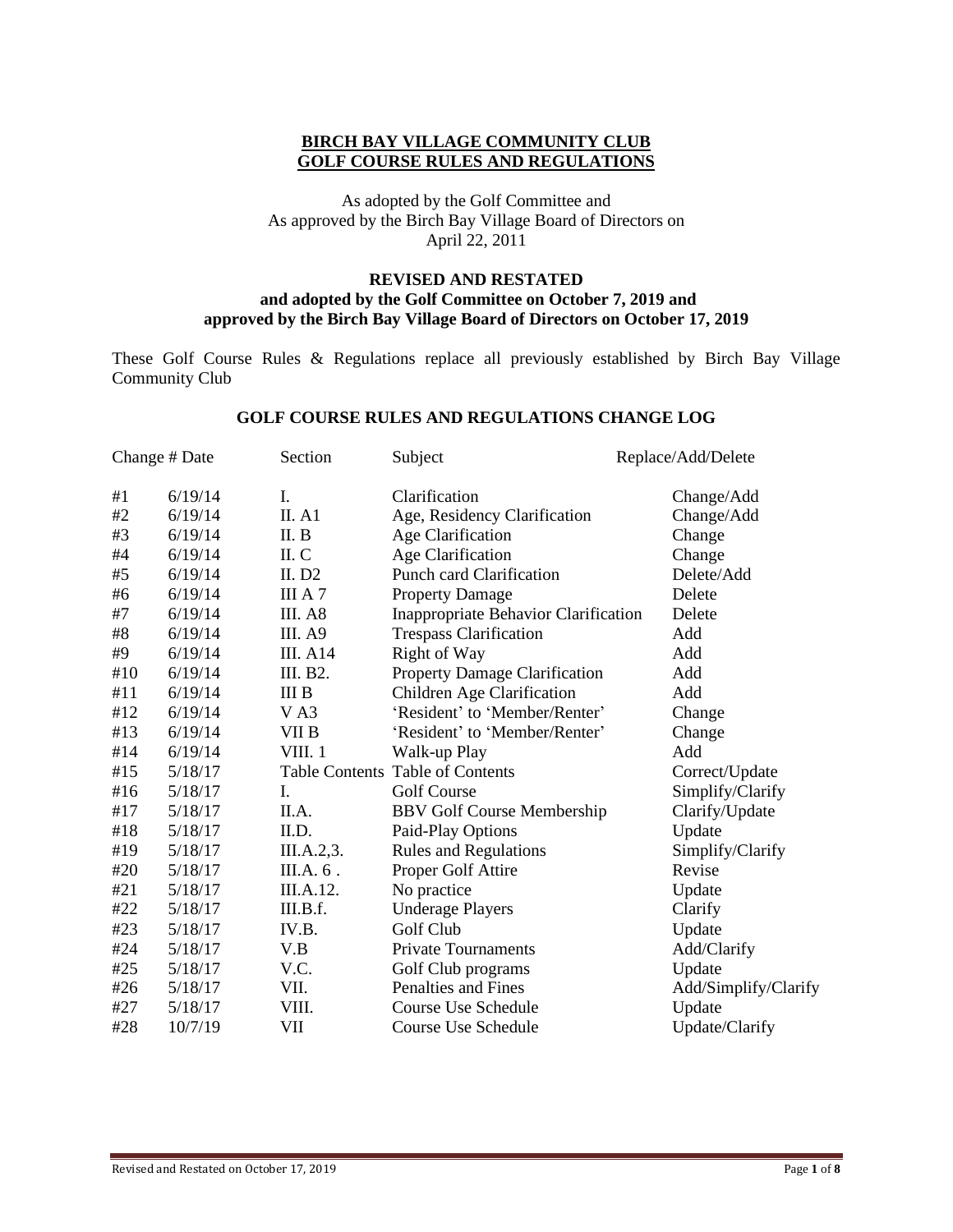| I.    |                                                                                              |
|-------|----------------------------------------------------------------------------------------------|
|       | A. General<br>B. Adult<br>1. Single<br>2. Couple<br>3. Emeritus<br>C. Youth<br>D. Paid-play  |
|       | A. General - All Players<br><b>B.</b> Underage Players<br>C. Golf Carts – Power and Hand     |
|       | A. Golf Committee<br><b>B.</b> BBV Golf Club                                                 |
|       | A. General<br><b>B.</b> Private Tournaments<br>C. Golf Club Programs, Tournament and Events  |
| VI.   |                                                                                              |
| VII.  | A. Warnings<br>B. Fines<br>C. Suspension of Playing Privileges<br>D. Loss of Golf membership |
| VIII. | A. Pro Shop Open<br>B. Pro Shop Closed                                                       |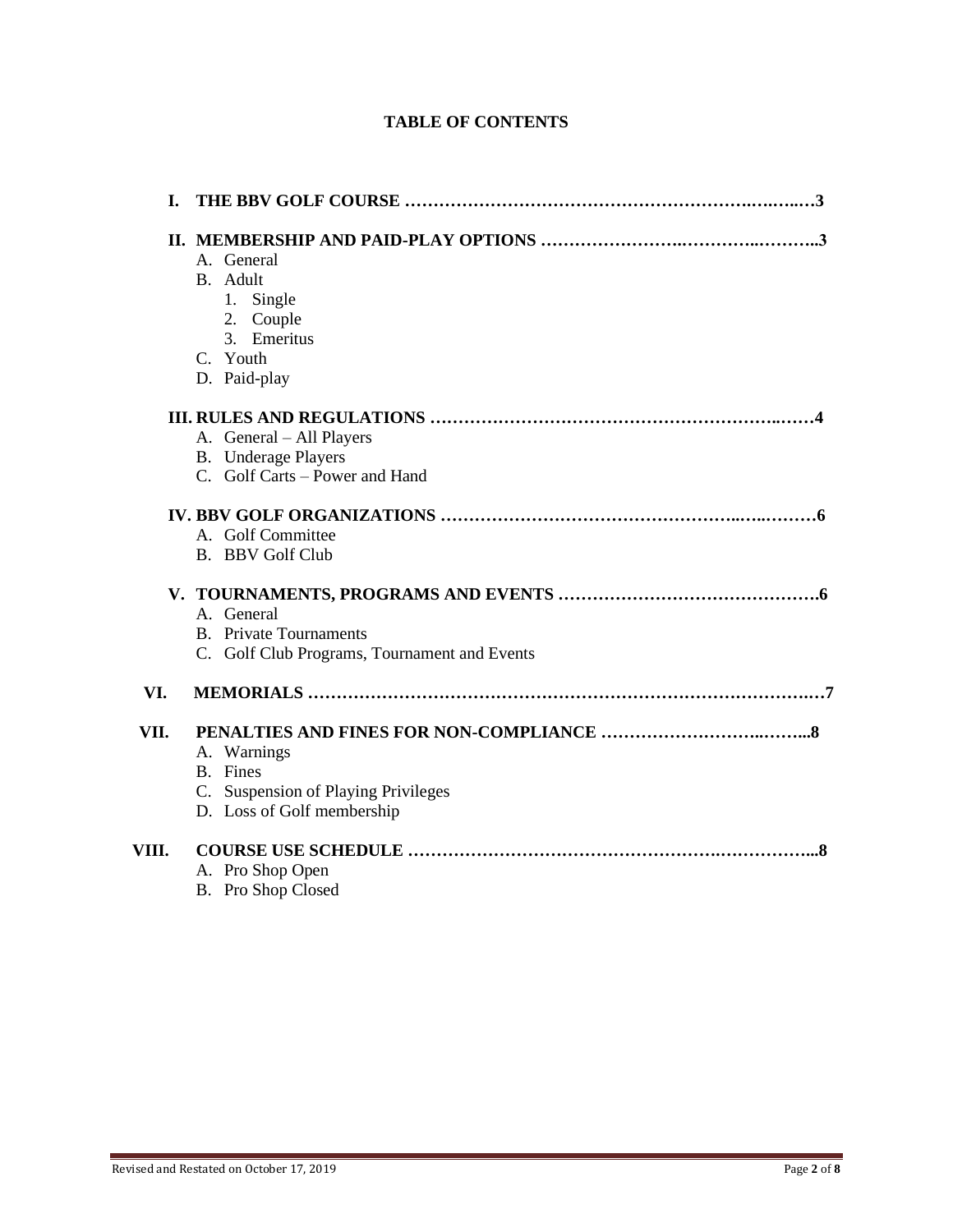# **I. THE BIRCH BAY VILLAGE GOLF COURSE**

The Birch Bay Village Golf Course (BBVGC) is an "executive" length, 9-hole-plus golf facility that is open to all BBV Members/Renters, their invited guests and others as may be authorized by the Board of Directors. BBV Members/Renters must sign their guests in at the Pro Shop or call to schedule a Tee Time for their guests to play golf. Golfing facilities and amenities consist of the golf course, golf Pro Shop, chipping area, putting green and patio/patio furniture.

BBV Members/Renters may purchase annual Golf Course memberships, good for the calendar year, a 10-round card, or pay applicable 9-hole or 18-hole green fees on a per-use basis.

A Golf Committee, established by the BBV Board of Directors, provides the Board with recommendations on rules, regulations, budget needs and other input relating to the BBV Golf Course.

The Golf Course is maintained by a Greenskeeper, an Assistant Greenskeeper, and other BBV staff as required. The Greenskeeper reports to the BBV Manager, but works closely with the Golf Committee to ensure that the BBV Golf Course is maintained to standards appropriate to the season of play and is improved within budgets provided.

A Pro Shop Manager, separately contracted by Birch Bay Village, manages the day-to-day operation of the Pro Shop, tee times, tournament scheduling and supports other BBV golfing activities.

#### **II. MEMBERSHIP AND PAID-PLAY OPTIONS**

#### A. BBV Golf Course Membership: (General)

- 1. Golf Course memberships are available to the following:
	- a. Individual property owners
	- b. Couple property owners
	- c. Family of property owners (includes children, grandchildren and other direct relations 18 years of age and under) (who may or may not live in the Village)
	- d. Adult children (over 18-years of age) of property owners may purchase single memberships. (There is no requirement for the child to live in the Village or to live with the property owner)
	- e. An adult living in a property owner's household
	- f. Others, such as Sponsored Members, as may be authorized by the Board of Directors
- 2. Property owners who rent their property relinquish their BBV golfing privileges to the renter(s).
- 3. All membership rates are set annually (by Board).
- 4. All memberships must be renewed annually on January 1 (or after) and expire December 31.
- B. Adult Memberships: (over 18-years of age)
	- 1. Single Membership one person
	- 2. Couple Membership two persons (must reside in same household)
	- 3. Emeritus Membership age 90, with 10 years (approx.) as a Golf Course member; cost of "Single" membership waived for individual or applied to the cost of a "Couple" membership; eligibility established by written letter issued by the Golf Committee.
- C. Youth Membership: ( 18-years of age and younger)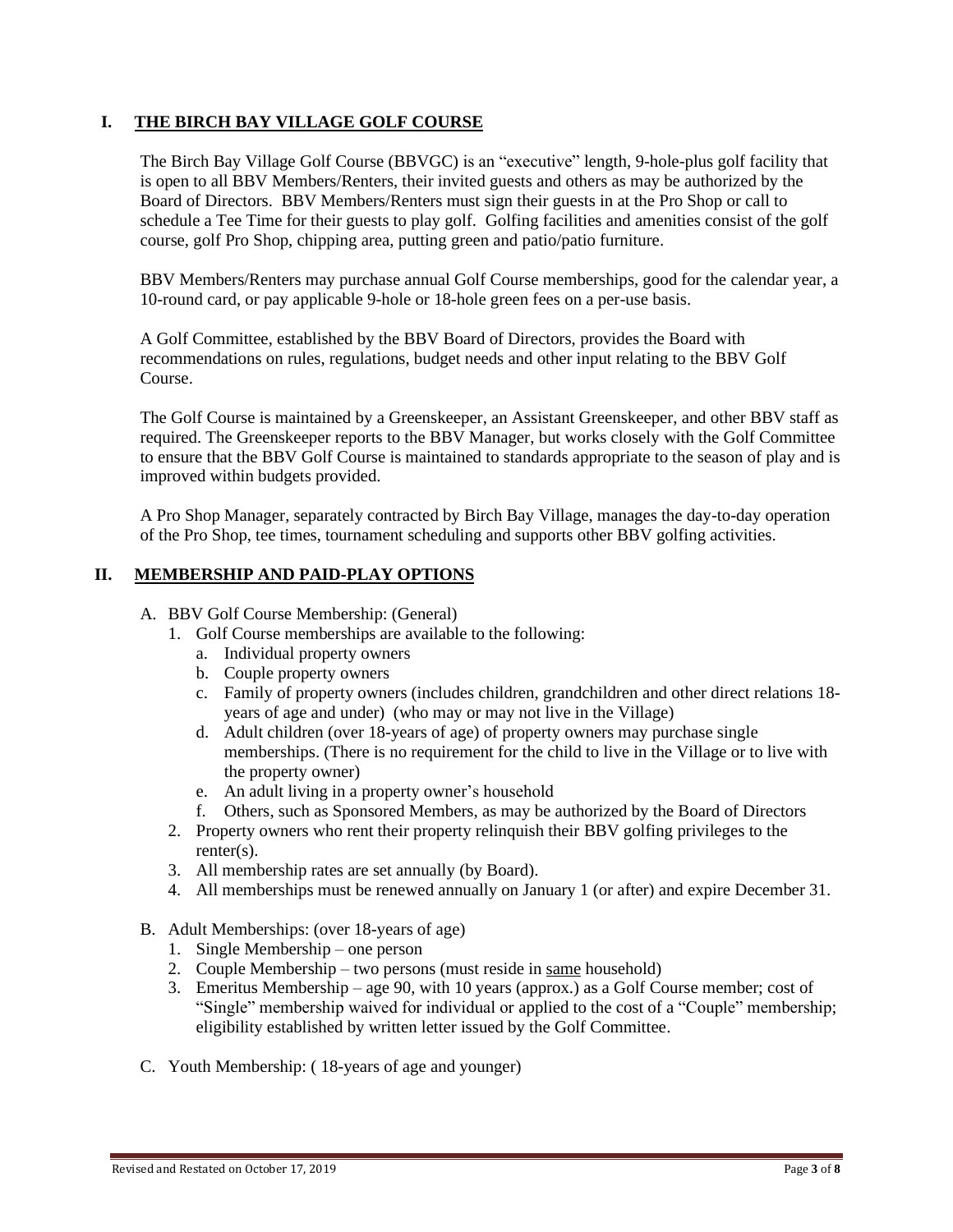# D. Paid-play Options

- 1. Pay per round options include (rates set annually by Board):
	- a. 9-holes
	- b. 18-holes
	- c. Honor box (all-day fee payable when Pro Shop is closed)
- 2. 10-round punch card
	- a. Rates set annually by the Board of Directors'
	- b. Good for 10 rounds of either 9-holes or 18-holes
	- c. Valid when Pro Shop is open
	- d. Presented for play and punched at the Pro Shop
	- e. Not valid when the Pro Shop is closed
	- f. Must be used in year of purchase; no carry-forward value from 1 year to next year
	- g. Must be purchased by a BBV Member/Renter, and may be used by a BBV Member/Renter or their guest

# **III. RULES AND REGULATIONS**

All golfers shall be familiar with and comply with the following rules and regulations pertaining to the BBV golf course:

- A. General: All players
	- 1. Familiarity with Rules and Regulations: All golfers using the BBV golf course must be familiar with, and are subject to, these Rules and Regulations.
	- 2. Sign-in: All players must sign-in at Pro Shop prior to starting play; when the Pro Shop is closed, all players must utilize the clipboard sign-in sheet if/as provided.
	- 3. Member card/receipt required: All players must have either a current Golf Course membership card, a valid green fee cash register receipt, or an Honor Box receipt to show when playing on the course; violators are subject to penalties and fines.
	- 4. Start of play: All players must start on Hole #1 unless directed otherwise by the Pro Shop Manager.
	- 5. Pace of play: Players are expected to maintain a good pace of play, completing nine holes in 90 minutes or less.
		- a. Slow play: Slow groups/players must let faster groups/players play through if there is an open hole in front of them
		- b. Lost balls: Time spent looking for a lost ball must not exceed five minutes (a following group must be waved through to avoid delays)
	- 6. Proper golf attire: All individuals must wear appropriate and acceptable golf attire while on the course or practice area:
		- a. Attire consistent with current or past professional trends in golf wear is acceptable; examples of unacceptable wear include, but are not limited to, pants and shorts with no zipper, cut-off shorts, T-shirts with non-golf logo/messages, and other overly casual or unkempt clothing.
		- b. Footwear is required when on the BBV golf course and practice area and cannot cause damage to tee boxes, putting surfaces, or practice areas.
		- c. Metal-spiked golf shoes are not allowed.
	- 7. Damage: Golfers are responsible for any damage they may inflict to the course or to related BBVCC improvements. BBVCC has no responsibility for any property damage on adjoining property.
	- 8. Inappropriate Behavior: Inappropriate behavior on the BBV golf course is not acceptable and will not be tolerated.
	- 9. No trespassing: Golfers must respect adjacent property owner yards do not trespass without permission. Trespassing in this definition means placing ones physical body (foot, hand, etc,) on BBV member's property. Nobody may trespass on the Golf Course without permission.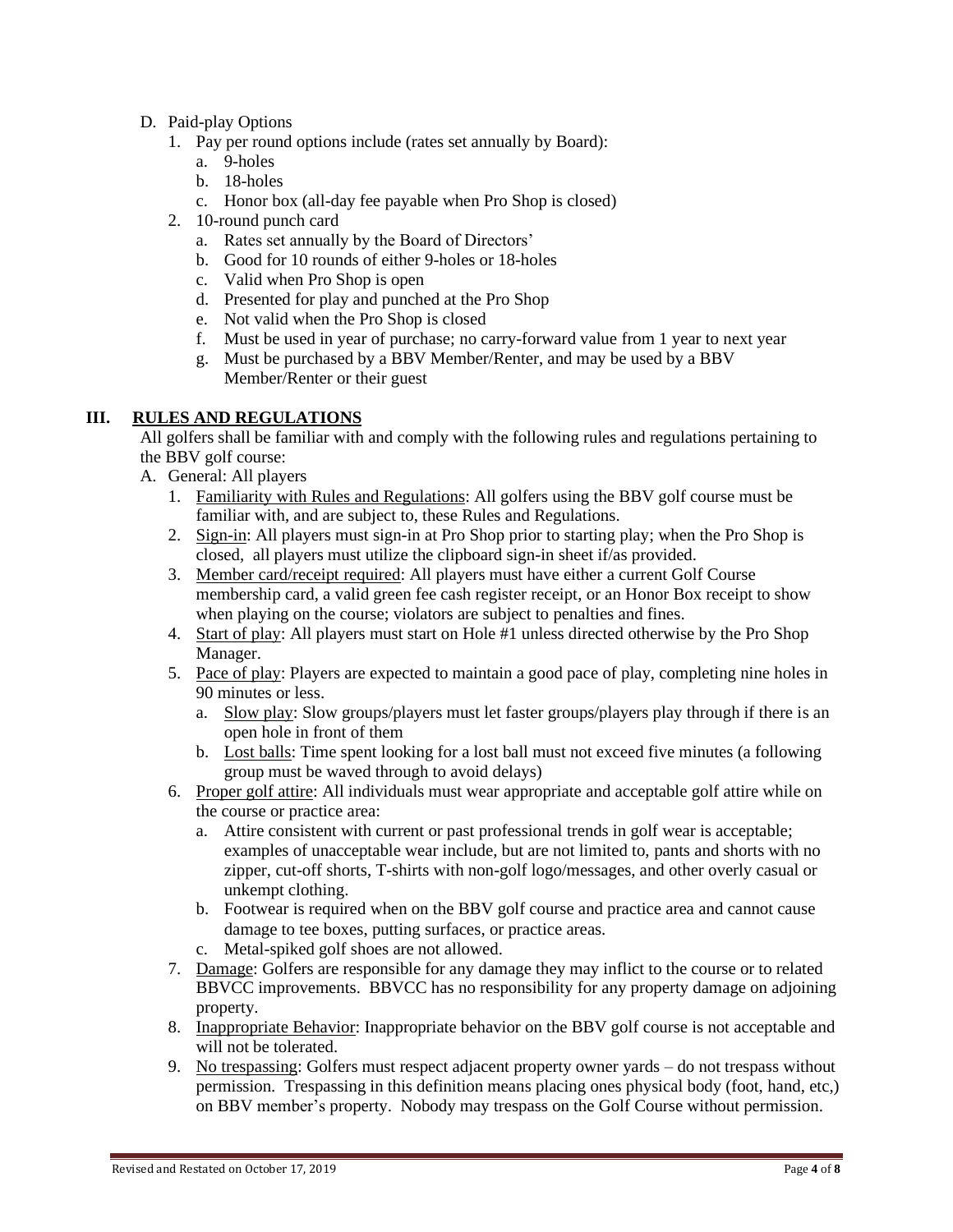- 10. Ground repairs: Golfers should repair ball marks on greens, replace or fill divots with sand on fairways, fill divots with sand on tees, and rake sand bunkers as appropriate.
- 11. Golf clubs/bag: Each golfer is required to have their own set of golf clubs and bag; golf bags may not be placed upon the surfaces of greens.
- 12. No practice: Golfers may not use the course as a "personal" practice area or driving range; golfers must use practice areas provided (putting green, chipping area).
- 13. Course markers:
	- a. Out of bounds: Out of bounds areas are marked by contiguous white stakes or a painted/chalked white line; no ball should be played from an out of bounds area.
	- b. Yardage markers: Fairway yardage markers are marked by painted circular disks or by red (100 yard) or white (150 yard) stakes; distances from tee boxes to center of greens are marked by in-ground yardage monuments at the tee boxes.
- 14. Right of Way: Golf Maintenance staff has the right of way on the golf course. Maintenance activity on the golf course takes precedence over golf play. Golfers must not hit balls in the general direction of staff.
- B. Underage Players: (children 12-years old and younger)
	- 1. The following rules and regulations apply to children 12-years old and younger who have *not been approved (certified)* by the Pro Shop Manager for unaccompanied play on the BBV golf course:
		- a. Parent/guardian must sign a release to not hold Birch Bay Village responsible for any injury/accident to or incident affecting the child while on the golf course; the release form will be available from and held on file at the BBV Pro Shop.
		- b. Parent/guardian is responsible for any property damage to the course caused by the child while golfing on the course.
		- c. Child must be accompanied by an adult when golfing on the course.
		- d. Accompanying adult is responsible for the safety and conduct of the child while on the course.
		- e. Accompanying adult must be familiar with and abide by the BBV Golf Course Rules and Regulations.
		- f. Child is required to pay the applicable green fee or have a current Youth or other BBV Golf Course membership or use a 10-round punch card.
		- g. Group playing with the child must keep up with the group ahead of them.
		- h. The tee time for a child will generally be during a "quiet period" or as allowed by the Pro Shop Manager.
	- 2. A child who is 12 years old or younger can be certified by the Pro Shop Manager for unaccompanied play (without an adult) upon demonstrating completion of a golf school that covered the following and/or the child demonstrates knowledge of the following:
		- a. Golf course etiquette
		- b. Proper golf club swing mechanics
		- c. Proper safety awareness relative to other players, themselves, the course and private property
		- d. Proper golf club usage on the course
		- e. Awareness of and able to explain course rules and regulations
		- f. Demonstrates the fundamentals of playing golf or shows a certificate of golf school completion
- C. Golf Carts (power and hand)
	- 1. Power Carts
		- a. Owners of power carts used on the BBV golf course must pay the applicable yearly or day "Trail Fee".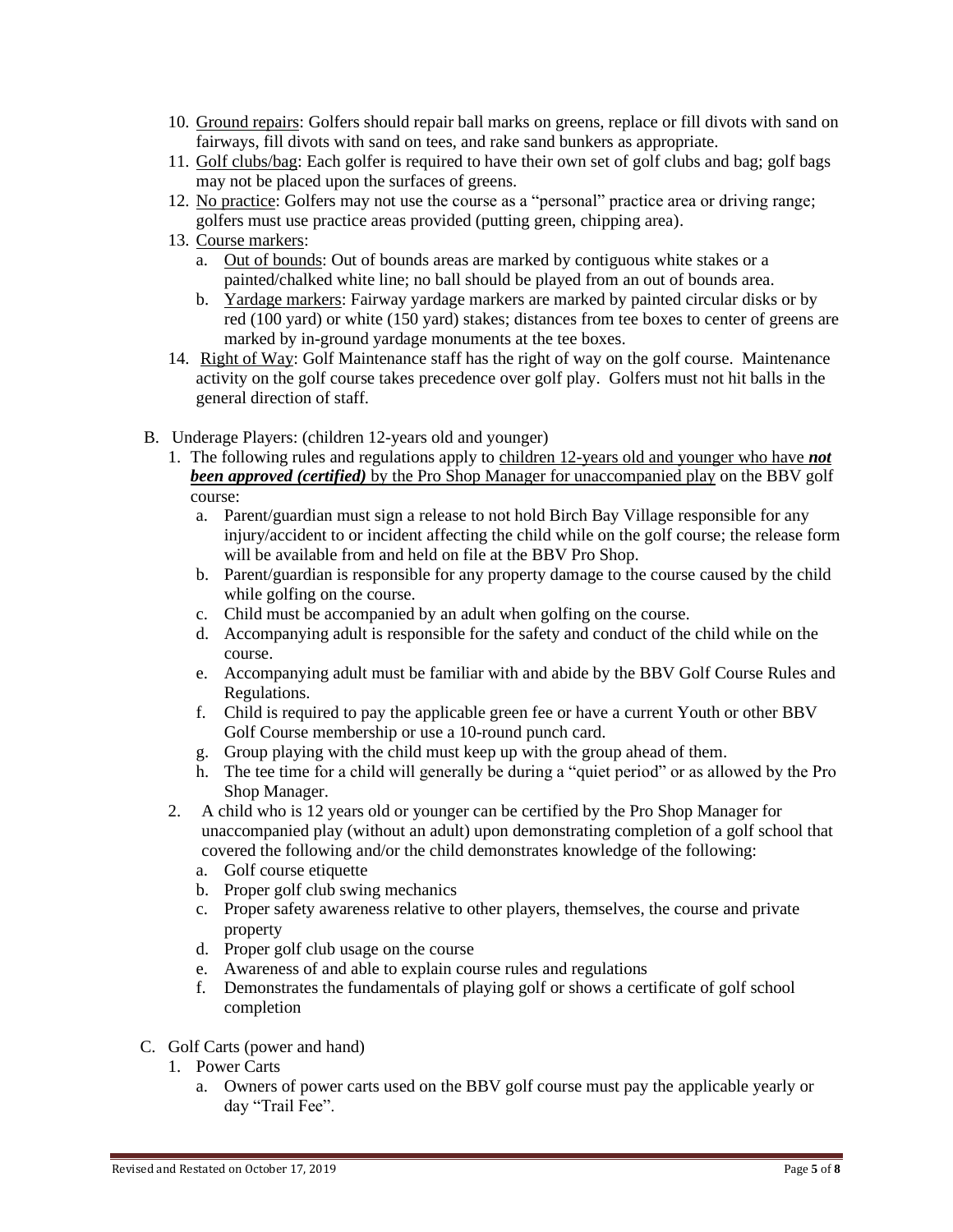- b. Power cart use is at the day-to-day discretion of the BBV greens keeper and depends on course conditions and work activities; power cart operators must abide by signs posted at the Pro Shop/first tee and as found along cart paths.
- c. Power carts should remain 30 feet from surfaces of greens and tee boxes when not parked on a cart path.
- 2. Handcarts
	- a. Handcarts with wheels that may damage the course are not permitted.
	- b. Handcarts should remain 10 feet from surfaces of greens and tee boxes when not left on a cart path.

# **IV. BBV GOLF ORGANIZATIONS**

The following committees and club activities are represented in the BBV golfing community:

A. Golf Committee:

The Golf Committee, comprised of seven (or more) volunteers approved by the Board of Directors, provides the Board with advice and recommendations on matters pertaining to the development and maintenance of the golf course, its budget, golf fee schedules, and other golf course related issues. Voting members sit for an initial 3-year term and, on Board approval, may sit for an additional 3-year term (six consecutive years in total) before having to step down for at least one year. A non-voting "Associate" committee member may be approved by the Board to ensure continuity of effort and/or to maintain the availability of a volunteer's unique skills or contributions. Golf Committee members elect individuals to Chair, Vice-Chair, and other functional positions annually.

B. BBV Golf Club:

The BBV Golf Club sponsors or organizes many golf-related activities and events, including but not limited to tournaments, the BBV Junior Golf Program and other golf-community events. The Golf Club includes the following internal "clubs", each with its own autonomous organization: Men's Club; Ladies' Club; Friday Night Couples Club.

# **V. TOURNAMENTS, PROGRAMS AND EVENTS**

# A. General:

- 1. All golf tournaments held on the BBV golf course will be scheduled through and supported by the Pro Shop Manager.
- 2. Each year, tournament dates for BBV Golf Club initiated tournaments will be established before open-play dates are declared.
- 3. All tournaments will be posted on the Pro Shop bulletin board at least one week in advance of the tournament date(s).
- 4. All tournaments must be sponsored by the Golf Club or, in the case of private tournaments, by a BBV Member/Renter.
- B. Private Tournaments:
	- 1. Private tournaments must be requested by and sponsored by a BBV Member/Renter. Requests for a private tournament from the general public will be denied unless due to extenuating circumstances, the Golf Committee in their sole discretion determines otherwise.
	- 2. Subject to the preceding paragraph private tournaments with less than 20 players may be scheduled at the discretion of the Pro Shop Manager on a non-interference basis with previously scheduled events. The Pro Shop Manager will inform the Golf Committee Chairperson of such private tournaments at the time they are scheduled.
	- 3. Requests for private tournaments with 20 players or more will be scheduled by the Pro Shop Manager following review and approval by the Golf Committee, which shall not unreasonably delay or deny the request.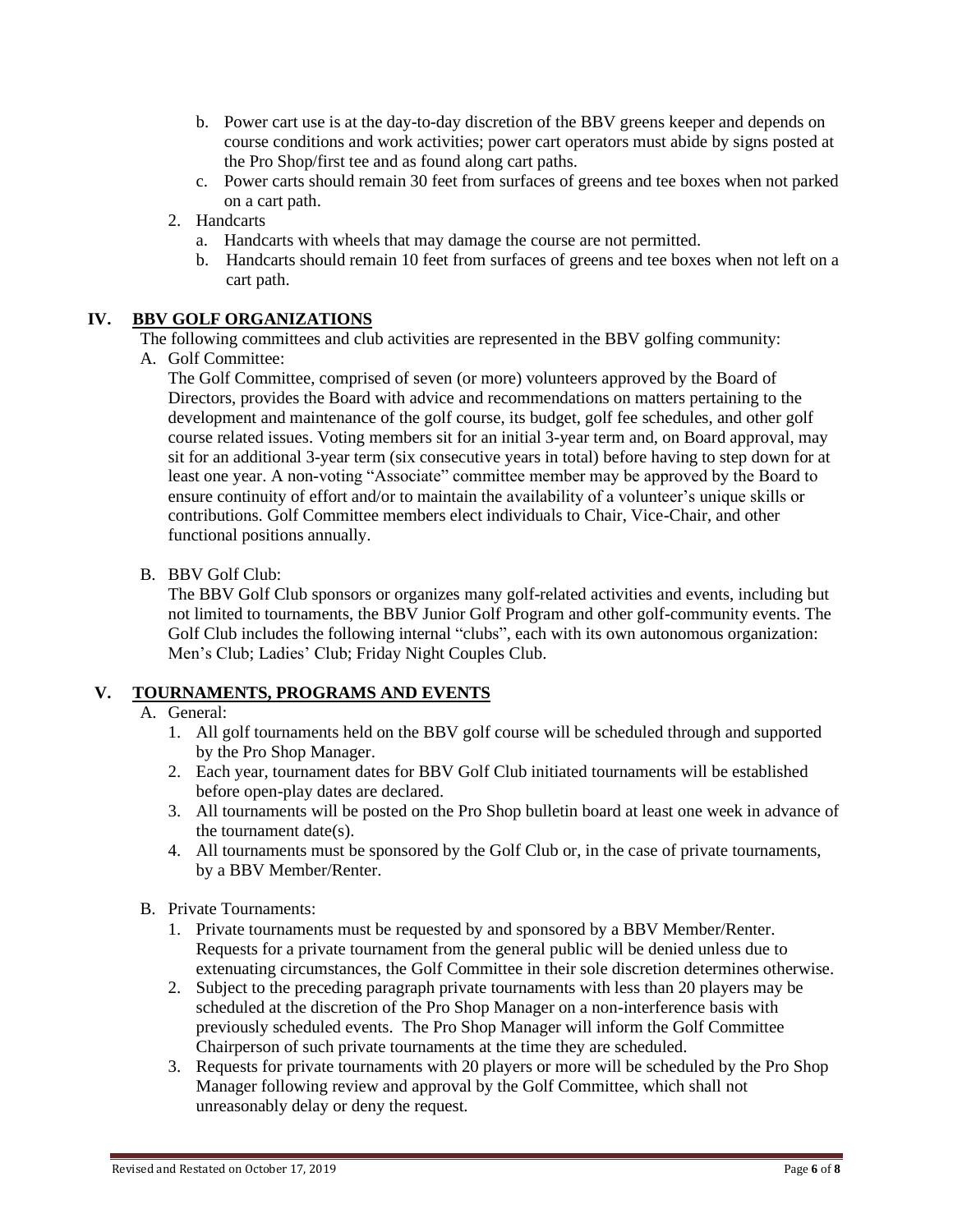- 4. Private tournaments are subject to a refundable tee-time confirmation fee, payable in advance, as determined by the Board approved Fee Schedule; tournaments cancelled within 48 hours of the scheduled date are subject to forfeiture of the otherwise refundable tee-time confirmation fee.
- 5. Private tournaments requested between Golf Committee meetings will be coordinated by the Pro Shop Manager with the Golf Committee chairperson.

### C. Golf Club programs, tournaments and events

On-going programs, tournaments and events of the BBV Golf Club currently include, but are not limited to, the following:

- 1. Junior Golf Program
- 2. Duffer's Scramble(s)
- 3. Annual Golf Fund Raiser Tournament/Dinner Auction
- 4. Club Championship
- 5. Golf Course Open House
- 6. Whatcom Seniors Golf Tournament
- 7. Inter-Golf Course Club Challenge Matches
- 8. Men's/Ladies' Club Play
	- a. Weekly scheduled play
	- b. Annual championship tournaments
	- c. Special tournaments
	- d. Invitational tournaments
- 9. Friday Night Couples Club

# **VI. MEMORIALS**

The BBV golf course will consider requests for memorials according to the following guidelines:

- 1. All requests for memorials on the golf course will be submitted to the Golf Committee chairperson via the BBV Manager and reviewed by the Golf Committee for appropriateness of placement and type of memorial.
- 2. The Golf Committee will review the 5-Year Plan for projects lending themselves to full or partial financial participation by the requestor of the memorial, with subsequent timely implementation and acknowledgement with a plaque provided by the requestor.
- 3. If the proposed memorial project is of a type that is subject to ACC review, the requestor shall handle the ACC review process subsequent to the Golf Committee's approval, if applicable.
- 4. Implementation of approved memorial projects on the golf course will be coordinated with the BBV Manager.
- 5. Material and implementation costs of memorial projects will be the responsibility of the requestor of the memorial as mutually agreed upon by the Golf Committee and the BBV Manager.

# **VII. PENALTIES AND FINES FOR NON-COMPLIANCE**

All persons on the BBV golf course (including course, practice area, proshop and patio) are subject to these Rules and Regulations. Non-compliance with these Rules and Regulations can result in warnings, fines, a suspension of playing privileges and/or a loss of one's golf membership (without refund of fees paid).

A. Warnings: First offenses will result in a written warning or fine, with explanation of the violation involved and potential penalties for subsequent violations.

Exception: A person may be asked to immediately cease play and leave the course for the remainder of the day, without refund of paid green fees, on being observed to have trespassed onto private property (as described in Section III.A.9.)